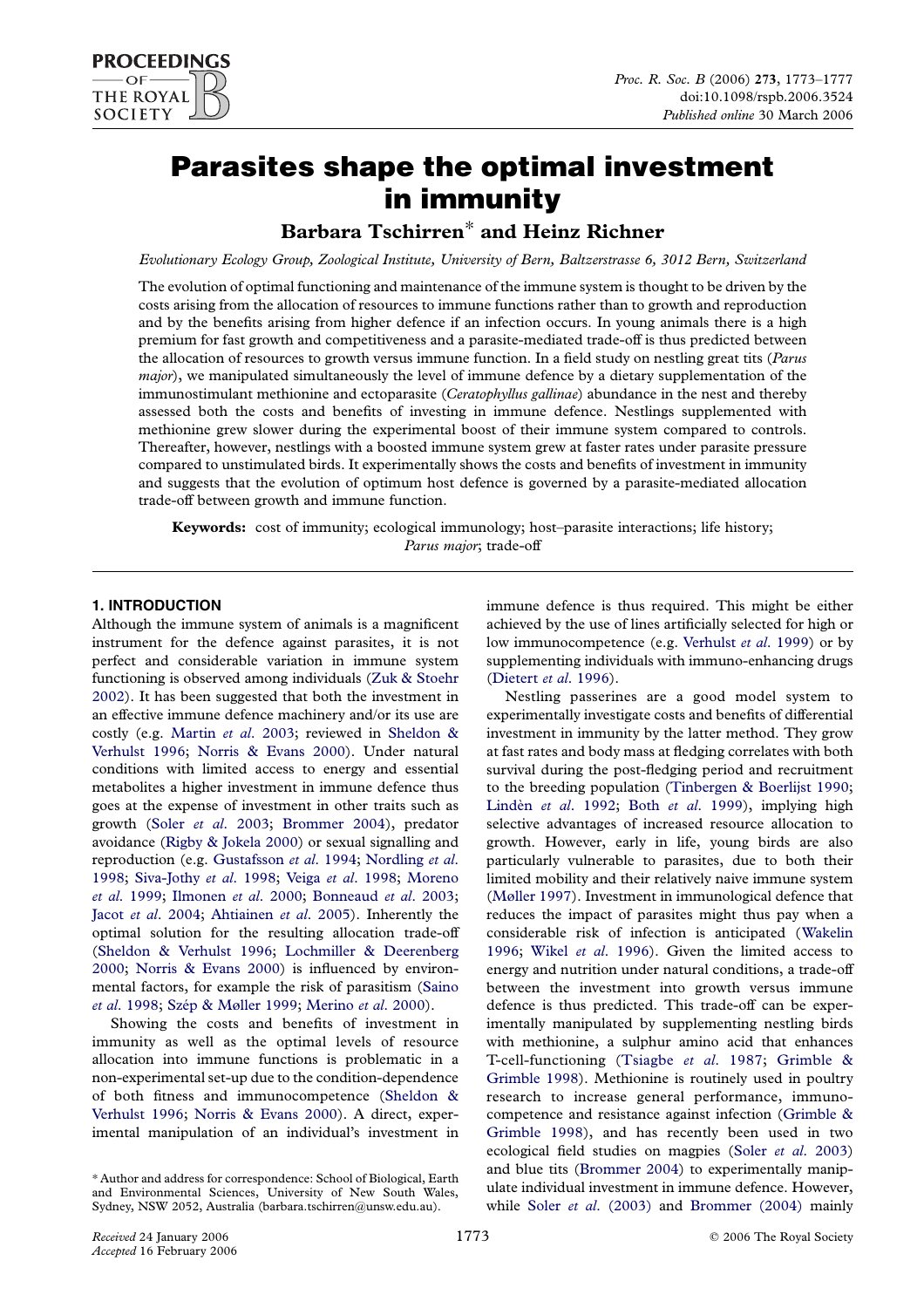concentrated on the experimental demonstration of the cost of immunity in terms of reduced growth or higher mortality, the aim of the present study was to assess both the costs and the benefits of an increased investment in immune defence in the presence and absence of parasites and thereby to explore the role of parasites in shaping the optimal solution of the investment trade-off between growth and immunity. We thus simultaneously manipulated the investment in immune function of great tit nestlings (Parus major) by an oral supplementation of an age-dependent dose of methionine and the load of their most common ectoparasite, the hen flea (Ceratophyllus *gallinae*) in a  $2 \times 2$  design. We predict that an increased investment in immune defence is costly in terms of reduced growth rates, but that this investment pays if growing-up in the presence of parasites.

## 2. MATERIAL AND METHODS

#### (a) Study species

The study was performed in 2004 in a population of great tits breeding in nest boxes in a mixed forest near Bern, Switzerland. The great tit is a small  $(16-20 g)$  hole-nesting passerine that produces one or two broods per year. It is one of the main hosts of the ectoparasitic hen flea ([Tripet &](#page-4-0) [Richner 1997](#page-4-0)). Hen fleas are nest-based parasites that suck blood from nestlings and adults and impair the fitness of their host by affecting growth, survival and future reproduction ([Richner](#page-4-0) et al. 1993; Fitze et al[. 2004](#page-3-0)).

#### (b) Experimental protocol

One day after hatching of the nestlings we heat-treated all nests in a microwave oven to kill naturally present parasites ([Richner](#page-4-0) et al. 1993). Three days later, half the nests ( $n=38$ broods) were experimentally infested by 40 female and 20 male hen fleas whereas the other half  $(n=37 \text{ broods})$ remained uninfested. The hen fleas used for the experimental infestation of the nests were obtained from old nest material collected at the beginning of the breeding season in the same forest.

Within each nest, nestlings were randomly assigned to the immune boosted ( $n=233$  nestlings) or the control ( $n=254$ nestlings) group. Immune boosted nestlings were supplemented with an age-dependent dose of methionine (DL-methionine, Sigma Chemicals, Germany) suspended in tap water (0.1  $g$  ml<sup>-1</sup>). They received 100  $\mu$ l of methionine suspension on day 4, 150  $\mu$ l on day 5, 200  $\mu$ l on day 6 and 7 and 250 µl on day 8 post-hatching, while the control nestlings received an equal quantity of tap water each day ([Brommer](#page-3-0) [2004](#page-3-0)). Methionine is a sulphur amino acid that is required in considerable amounts during immune defence. Methionine demands are covered by both endogenous production and dietary ingestion. Insufficient sulphur amino acid supply compromises glutathione synthesis, resulting in impaired T-cell production and functioning [\(Grimble & Grimble](#page-3-0) [1998](#page-3-0)). Methionine is routinely provided in poultry farming to improve general performance and resistance against infection ([Tsiagbe](#page-4-0) et al. 1987).

#### (c) Nestling growth

We measured the body mass gain of the nestlings (i) during the experimental boost of the immune system early in the nestlings' life (i.e. during the period of methionine supplementation) to assess the costs of an increased investment in immune defence and (ii) in the second half of the nestling period (i.e. after the nestlings had time to differentially invest in their immune defence in relation to their methionine treatment until shortly before fledging), to assess the benefits of their investment in immunity in relation to the manipulated parasite load in the nest. We therefore measured the body mass on day 4, before the start of the experimental boost of the immune system, on day 11, after the experimental manipulation of the nestlings' investment in immune defence had stopped and a third time on day 15 post-hatching, shortly before fledgling, using an electronic scale with a precision of 0.01 g. Growth early and late in the nestling period was calculated as the body mass gain from day 4 to day 11 and the body mass gain from day 11 to day 15, respectively. Nestling body mass was not significantly different between treatment groups at day 4 post-hatching, i.e. before the start of the methionine supplementation and parasite manipulation (nested ANOVA, brood:  $F_{73,410} = 0.819$ ,  $p = 0.851$ ; parasite treatment:  $F_{1,73} = 1.302$ ,  $p=0.258$ ; methionine supplementation:  $F_{1,410} = 1.346$ ,  $p = 0.247$ ; parasite treatment  $\times$  methionine supplementation:  $F_{1,410} = 0.448$ ,  $p=0.504$ ). All nestlings were marked individually by clipping dorsal tufts on day 4 and were ringed with numbered aluminium rings on day 11.

#### (d) Immunocompetence

The T-cell-mediated immune response of the nestlings was assessed by a hypersensitivity assay using the lectin phytohaemagglutinin (PHA-P, Sigma Chemicals, Germany). The PHA assay provides a measure of the proliferative response of the circulating T lymphocytes to the injected mitogen [\(Goto](#page-3-0) et al[. 1978;](#page-3-0) [McCorkle](#page-4-0) et al. 1980; [Cheng & Lamont 1988](#page-3-0)). Nestlings were injected subcutaneously with 0.1 mg of PHA-P dissolved in 0.02 ml of sterile phosphate-buffered saline in the centre of the left wing-web (patagium) 13 days post-hatching. The thickness of the patagium at the injection site was measured with a micrometer (Mitotuyo, Type 2046FB-60) to the nearest 0.01 mm prior to and 24 h  $(\pm 1$  h) after injection. The thickness of the wing-web 5 s after applying the micrometer was used as a standardized measure of swelling ([Tschirren](#page-4-0) et al. 2005). The difference between the wing-web thickness before and 24 h after PHA injection was used as a measure of the cell-mediated immune response [\(Smits](#page-4-0) et al. [1999\)](#page-4-0). Repeatability of the measurement of wing-web thickness was high ( $r > 0.9$ , [Tschirren](#page-4-0) et al. 2003). Measuring PHA response at the end of the nestling period and not e.g. after the methionine supplementation had stopped allowed demonstration that (i) methionine supplementation stimulates the T-cell mediated immune response, and probably also other components of the immune system that were not measured in this study, and that (ii) these immunostimulating effects lasted at least until the end of the nestling period, i.e. during the full second half of the nestling period when the beneficial effects of an increased investment in immune defence in relation to parasite abundance were assessed.

### (e) Analyses

Nested ANOVAs were used to analyse the effects of the parasite and the methionine treatment on immune response and growth early and late in the nestling period. Parasite treatment, methionine treatment and the interaction between the two factors were included as fixed factors into the models, and the nest, nested within parasite treatment, was included as a random effect. For the analysis of differences between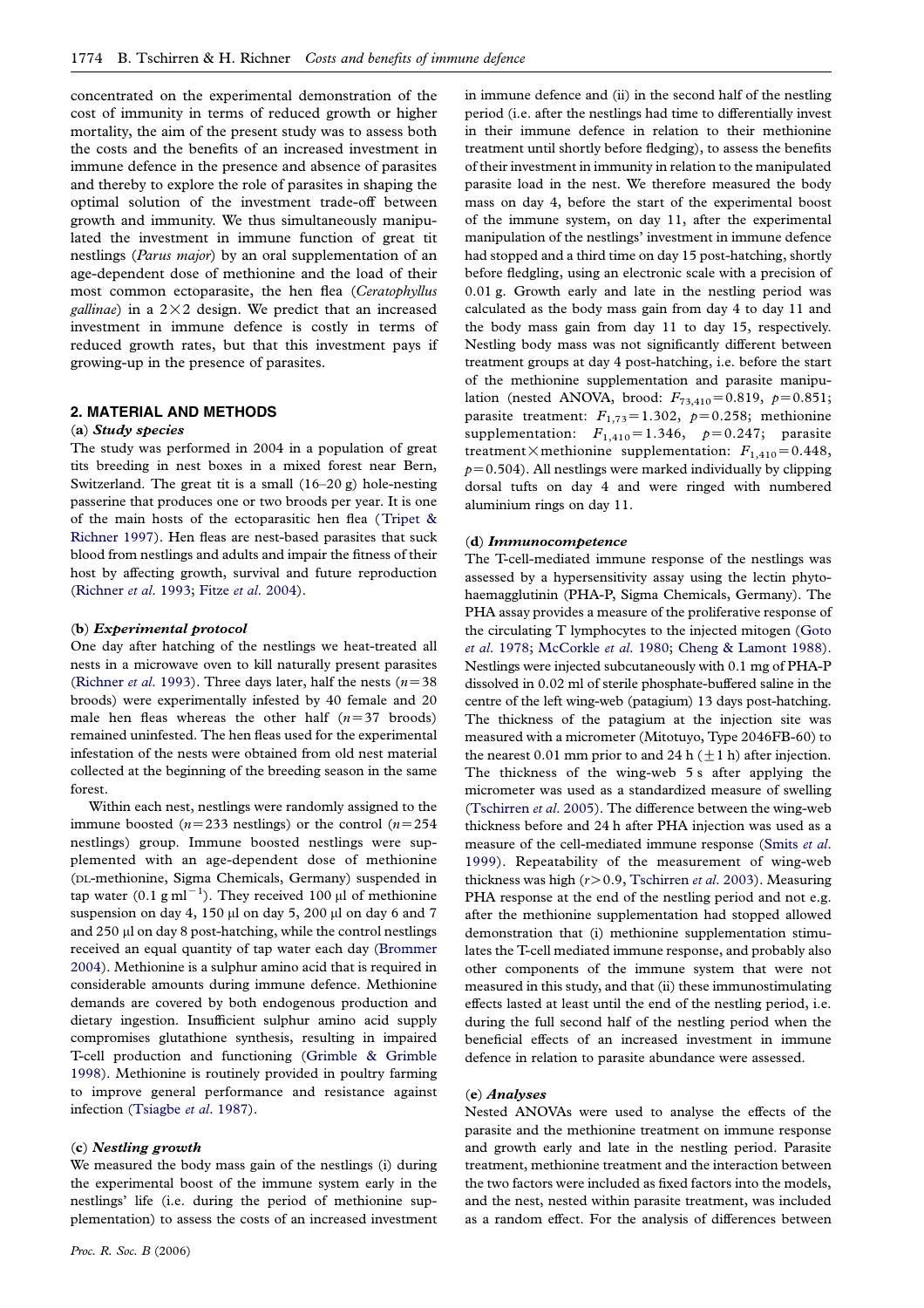immune boosted and control nestlings within a given parasite-infestation group we used individual contrasts. All tests were two-tailed with a significance level set at  $p < 0.05$ . Residuals of the models were tested for normality and homoscedasticity. Statistical analyses were performed using the JMP statistical software ([Sall & Lehmann 1996](#page-4-0)). Mean values  $\pm 1$  s.e. are shown.

# 3. RESULTS

Methionine supplementation increased the nestlings' T-cell mediated immune response measured 14 days post-hatching (nested ANOVA, methionine supplementation:  $F_{1,410}$ =4.932,  $p=0.027$ ). Furthermore, during the supplementation experiment, immune boosted nestlings grew at significantly lower rates than controls independent of infection status (nested ANOVA, brood:  $F_{73,410} = 5.482$ ,  $p < 0.001$ ; parasite treatment:  $F_{1,73}=0.412$ ,  $p=0.523$ ; methionine supplementation:  $F_{1,410}$ =61.969, p<0.001; parasite treatment  $\times$  methionine supplementation:  $F_{1,410} = 0.008$ ,  $p = 0.931$ , figure 1a,b).

After the nestlings had time to build up a functional immune defence, i.e. in the second half of the nestling period after the methionine supplementation had stopped, immune boosted nestlings grew at faster rates than controls in parasite-infested nests [\(figure 2](#page-3-0)a, individual contrast:  $F_{1,409} = 10.955$ ,  $p < 0.001$ ) whereas in parasitefree nests the growth rate of immune-boosted and control nestlings did not differ significantly [\(figure 2](#page-3-0)b, individual contrast:  $F_{1,409} = 0.2685$ ,  $p = 0.555$ ; nested ANOVA, brood:  $F_{73,410} = 4.812$ ,  $p < 0.001$ ; parasite treatment:  $F_{1,73}=0.072$ ,  $p=0.789$ ; methionine supplementation:  $F_{1,410}$ =9.403, p=0.002; parasite treatment  $\times$  methionine supplementation:  $F_{1,410} = 4.954$ ,  $p = 0.027$ .

# 4. DISCUSSION

Methionine-supplemented nestlings showed a reduced body mass gain compared to control nestlings within the same nest during the experimental boost of the immune system. This result confirms previous studies on magpie and blue tit nestlings (Soler et al[. 2003;](#page-4-0) [Brommer 2004\)](#page-3-0), which demonstrated the costs of immunity in terms of reduced growth and higher mortality by a direct manipulation of an individual's investment in immune defence. Beside the negative effect of the methionine supplementation on growth rates, methionine supplemented nestlings also showed higher responses against an injection of PHA, a measure of the T-cell mediated immune response routinely used in ecological field studies. This result makes it unlikely that the reduced growth rates of supplemented birds in our study, as well as in Soler et al[. \(2003\)](#page-4-0) or [Brommer \(2004\),](#page-3-0) are simply a result of detrimental effects of high methionine ingestion. The use of an experimental approach however highlights the trade-off between investment in immune defence and other life-history traits, i.e. the costs of an increased investment in immune defence in terms of reduced growth. These costs might reflect either the costs of building up powerful immune defence machinery, its use, or both. However, our experimental design does not allow for a direct separation and the discrimination between different costs will thus need further investigation. Furthermore, it is important to note that beside the T-cell mediated immune response assessed by the PHA



Figure 1. Costs of increased investment in immune defence. Weight gain was lower in immune boosted nestlings compared to control nestlings in the first part of the nestling period, i.e. during the methionine supplementation, independent of the nestlings' state of infection; (a) parasite-infested nests, (b) parasite-free nests. Means  $\pm 1$  s.e. are shown.

assay, it is very likely that the supplementation of methionine also enhanced other components of the immune system, e.g. the humoral immune defence (e.g. [Tsiagbe](#page-4-0) et al. 1987), which has not been assessed in our study.

To understand the evolution of optimum host defence one has to consider not only the costs but also the benefits of allocating resources into immune function ([Sheldon &](#page-4-0) [Verhulst 1996](#page-4-0); [Lochmiller & Deerenberg 2000](#page-4-0); [Norris &](#page-4-0) [Evans 2000\)](#page-4-0). In a second step, our study thus assessed the benefits of an increased investment in immune defence by manipulating the abundance of the nestlings' most common ectoparasite, the hen flea, thereby complementing previous studies by Soler et al[. \(2003\)](#page-4-0) and [Brommer](#page-3-0) [\(2004\)](#page-3-0) that experimentally manipulated investment in immune defence to assess the costs of immunity. We found that after the experimental manipulation of the nestlings' investment in immune defence, i.e. after the methionine supplementation had stopped, immune-boosted nestlings grew at significantly faster rates in parasite-infested nests compared to controls, whereas in parasite-free nests,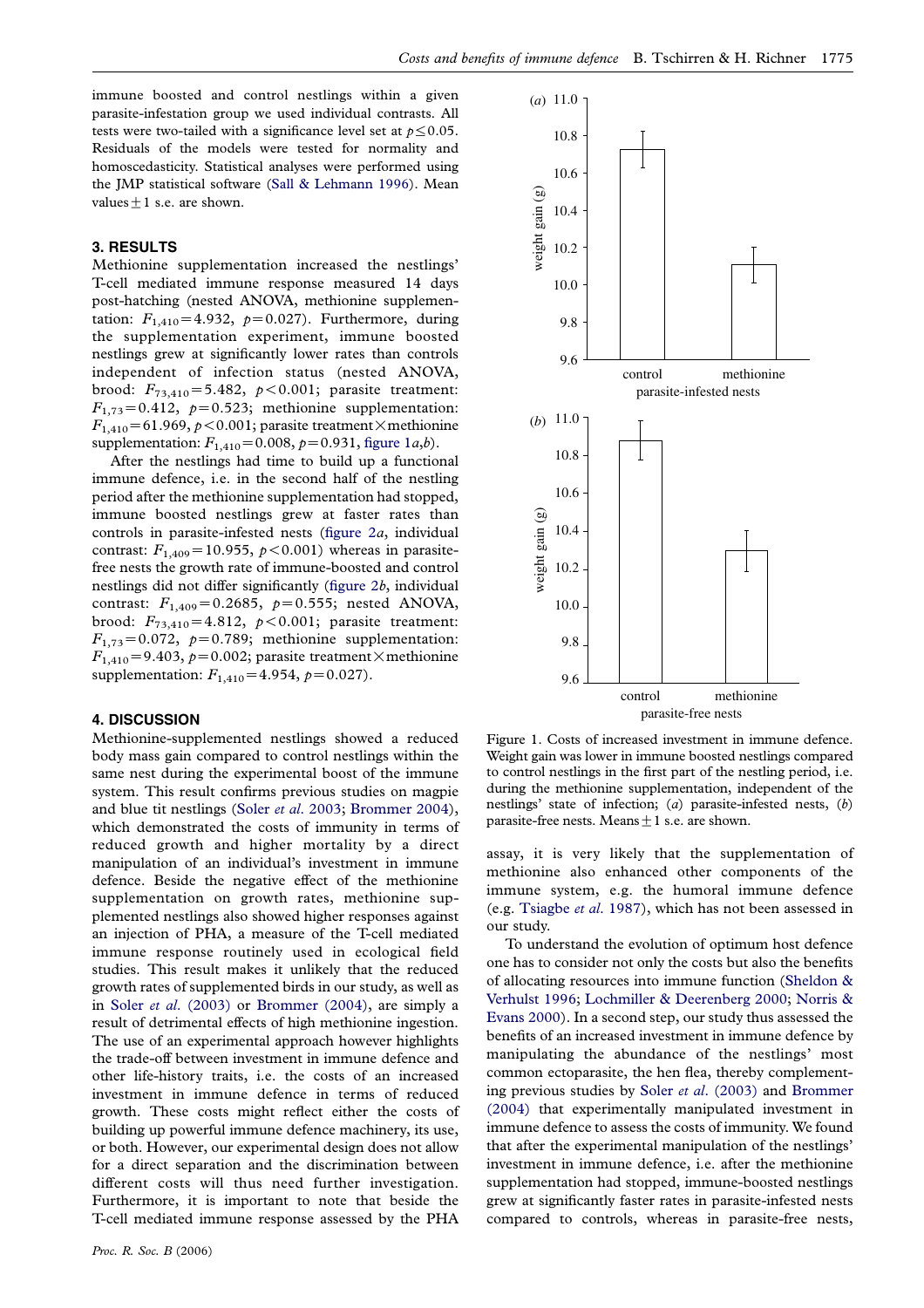<span id="page-3-0"></span>

Figure 2. Benefits of increased investment in immune defence. In (a) parasite-infested nests immune boosted nestlings grew at significantly faster rates during the second part of the nestling period, i.e. after the methionine supplementation had stopped, compared to control nestlings. In (b) parasite-free nests, however, immune-boosted nestlings and control nestlings did not significantly differ in growth rates. Means  $\pm 1$  s.e. are shown.

immune-boosted and control nestlings did not grow at significantly different rates. This result cannot be explained by compensatory growth alone because compensatory growth would lead to higher growth rates of methionine supplemented nestlings irrespective of their parasite treatment, (i.e. to a significant main effect of the methionine treatment, but a non-significant interaction effect between parasite treatment and methionine treatment). The significant interaction effect between parasite treatment and methionine supplementation thus emphasizes the beneficial effects of an increased investment in immune defence when exposed to parasites. This beneficial effect might be due to specific or unspecific immune reactions—against hen fleas and/or pathogens that are potentially transmitted by the fleas during the blood meal ([Wakelin 1996](#page-4-0); Wikel et al[. 1996\)](#page-4-0)—which were stimulated by the methionine supplementation (see above).

In conclusion, our study experimentally demonstrates the costs of immunity in terms of reduced growth rates, as

well as the benefits of a higher investment in immune defence in the presence of parasites. This suggests that the evolution of optimum host defence is governed by a parasite-mediated allocation trade-off between growth and immune function and illustrates that the evolution of trade-offs and their optima can only be understood when both costs and benefits are measured within an organism's natural environment.

We are grateful to Verena Saladin and Linda Bischoff for field assistance, Jon Brommer for advice on the methionine supplementation, Erik Postma for support and discussion and two referees for valuable comments on the manuscript. The experiment was financially supported by the Swiss National Science Foundation (research grant no. 102017 to H.R. and a postdoctoral fellowship no. PBBEA-111206 to B.T.) and conducted under a licence provided by the Ethical Committee of the Office of Agriculture of the Canton of Bern, Switzerland.

#### **REFERENCES**

- Ahtiainen, J. J., Alatalo, R. V., Kortet, R. & Rantala, M. J. 2005 A trade-off between sexual signalling and immune function in a natural population of the drumming wolf spider Hygrolycosa rubrofasciata. J. Evol. Biol. 18, 985-991.
- Bonneaud, C., Mazuc, J., Gonzalez, G., Haussy, C., Chastel, O., Faivre, B. & Sorci, G. 2003 Assessing the cost of mounting an immune response. Am. Nat. 161, 367-379. ([doi:10.1086/346134](http://dx.doi.org/doi:10.1086/346134))
- Both, C., Visser, M. E. & Verboven, N. 1999 Densitydependent recruitment rates in great tits: the importance of being heavier. Proc. R. Soc. B 266, 465–469. ([doi:10.](http://dx.doi.org/doi:10.1098/rspb.1999.0660) [1098/rspb.1999.0660](http://dx.doi.org/doi:10.1098/rspb.1999.0660))
- Brommer, J. E. 2004 Immunocompetence and its costs during development: an experimental study in blue tit nestlings. Proc. R. Soc. B 271(Suppl. 3), S110–S113. ([doi:10.1098/rsbl.2003.0103\)](http://dx.doi.org/doi:10.1098/rsbl.2003.0103)
- Cheng, S. & Lamont, S. J. 1988 Genetic analysis of immunocompetence measures in a white leghorn chicken line. Poult. Sci. 67, 989–995.
- Dietert, R. R., Golemboski, K. A., Kwak, H., Ha, R. & Miller, T. E. 1996 Environment-immunity interactions. In Poultry immunology (ed. T. F. Davison, T. R. Morris & L. N. Payne), pp. 343–356. Oxford: Carfax Publishing.
- Fitze, P. S., Tschirren, B. & Richner, H. 2004 Life history and fitness consequences of ectoparasites. *J. Anim. Ecol.* 73, 216–226. [\(doi:10.1111/j.0021-8790.2004.00799.x\)](http://dx.doi.org/doi:10.1111/j.0021-8790.2004.00799.x)
- Goto, N., Kodama, H., Okada, K. & Fujimoto, Y. 1978 Suppression of phytohemagglutinin skin response in thymectomised chickens. Poult. Sci. 57, 246–250.
- Grimble, R. F. & Grimble, G. K. 1998 Immunonutrition: role of sulfur amino acids, related amino acids, and polyamines. Nutrition 14, 605–610. [\(doi:10.1016/S0899-](http://dx.doi.org/doi:10.1016/S0899-9007(98)80041-5) [9007\(98\)80041-5\)](http://dx.doi.org/doi:10.1016/S0899-9007(98)80041-5)
- Gustafsson, L., Nordling, D., Andersson, M. S., Sheldon, B. C. & Qvarnström, A. 1994 Infectious-diseases, reproductive effort and the cost of reproduction in birds. Phil. Trans. R. Soc. B 346, 323–331.
- Ilmonen, P., Taarna, T. & Hasselquist, D. 2000 Experimentally activated immune defence in female pied flycatchers results in reduced breeding success. Proc. R. Soc. B 267, 665–670. [\(doi:10.1098/rspb.2000.1053\)](http://dx.doi.org/doi:10.1098/rspb.2000.1053)
- Jacot, A., Scheuber, H. & Brinkhof, M. W. G. 2004 Costs of an induced immune response on sexual display and longevity in field crickets. Evolution 58, 2280-2286.
- Lindèn, M., Gustafsson, L. & Pärt, T. 1992 Selection on fledging mass in the collared flycatcher and the great tit. Ecology 73, 336–343.